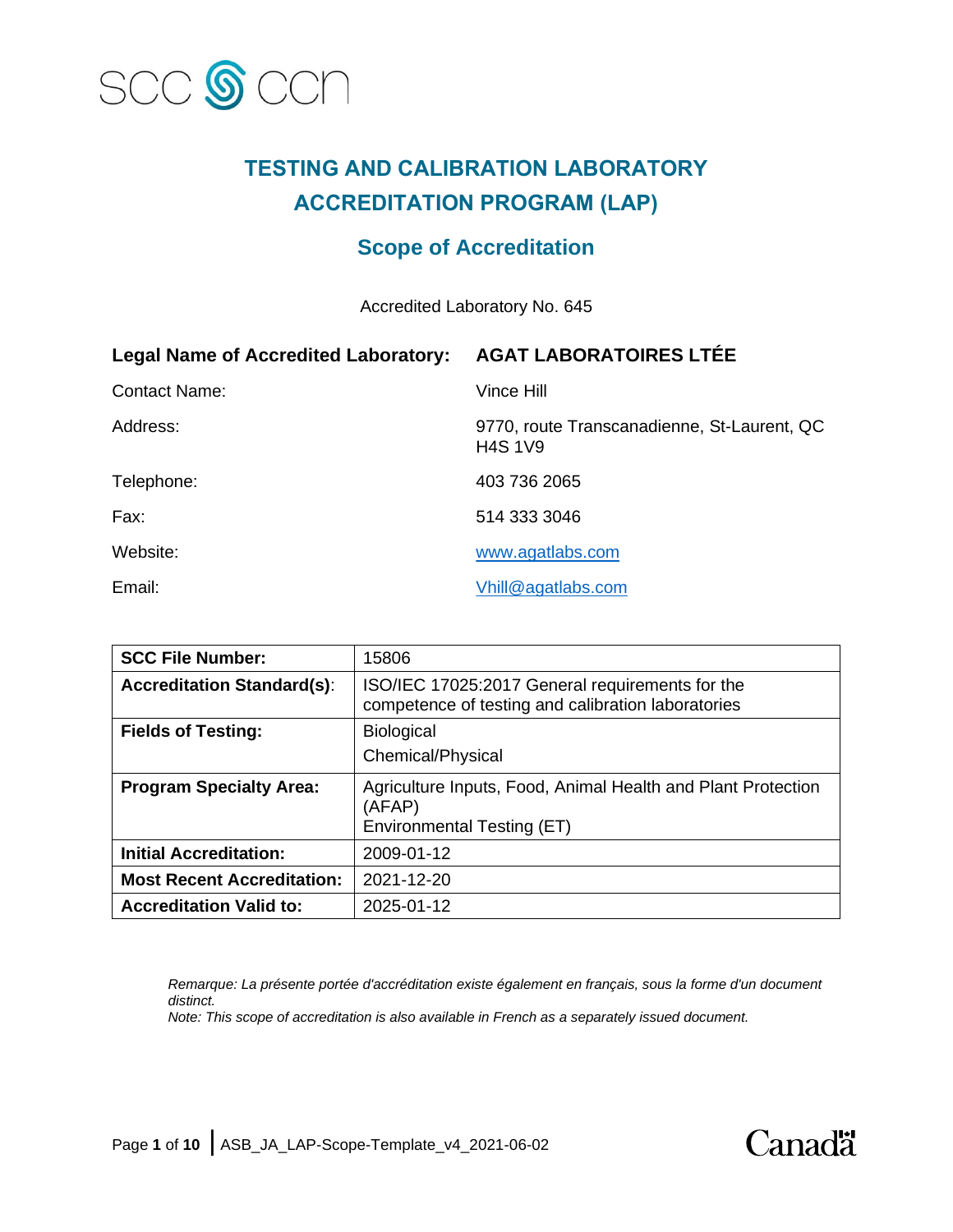

### **ANIMAL AND PLANTS (AGRICULTURE)**

#### **(Chemical Tests):**

| FC-102-15001F  | Determination of ash in food products                                              |
|----------------|------------------------------------------------------------------------------------|
| FC-102-15002F  | Determination of total dietary fibre in food products                              |
| FC-102-15003F  | Determination of carbohydrates, caloric value, and energy content in food          |
|                | products                                                                           |
| FC-102-15005F  | Determination of moisture and total solids in food products                        |
| FC-102-15006F  | Determination of total fat in meat and meat products                               |
| FC-102-15007F  | Determination of protein / nitrogen in food products                               |
| FC-102-15008F  | Determination of cholesterol in food products                                      |
| FC-102-15009F  | Determination of total fat content by acid hydrolysis in food products             |
| FC-102-15010F  | Determination of total fat content by Mojonnier method in milk and milk products   |
| FC-102-15011F  | Determination of fatty acid, saturated and unsaturated, in food products           |
| FC-102-15012F  | Determination of metals by inductively coupled plasma optical emission             |
|                | spectroscopy (ICP-OES) in food products. Note : This method is also applicable     |
|                | to MET-101-6107F (see Environmental Section.)                                      |
| FC-102-15014F  | Determination of total fat in chocolate and cocoa products                         |
| FC-102-15016F  | Determination of salt in food products                                             |
| FC-102-15024F  | Determination of vitamin A content by HPLC with DAD detector                       |
| FC-102-15026F  | Veratox® quantitative test kit for peanut allergens in food matrices               |
| FC-102-15029F  | Determination of sugars (fructose, glucose, galactose, sucrose, maltose, lactose)  |
|                | in food by HPLC-RID                                                                |
| FC-102-15031F  | Veratox® quantitative test kit for soya allergens in food matrices                 |
| FC-102-15032F  | Determination of vitamin E in food by HPLC                                         |
| FC-102-15033F  | Quantitative determination of gliadine R5/gluten in foods (Vertox® gliadin R5 test |
|                | kit)                                                                               |
| FC-102-15036F  | Determination of vitamin C content with separation of isoascorbic acid by HPLC     |
|                | <b>DAD</b>                                                                         |
| FC-102-15038F  | Veratox® quantitative test kits for egg, milk and almonds allergens in food        |
|                | matrices                                                                           |
| FC-102-15042F  | Determination of Tetracycline, Oxytetracycline, Doxycycline and Chlortetracycline  |
|                | in animal tissue by HPLC                                                           |
| FC-102-15044F  | Determination of aflatoxins (B1, B2, G1, G2) in food by HPLC-FLD                   |
| FC-102-15045F  | Determination of vitamin D3 and D2 in food by LC-MS/MS                             |
| FC-102-15046F  | Determination of preservatives in food by HPLC-UV                                  |
| FC-102-15048F  | Determination of Ochratoxine A in food by HPLC-FLD                                 |
| HR-151-5407F   | Determination of Dioxins and Furans in food by High Resolution GC/MS               |
| TOX-151-19013F | Screening and quantification of pesticides in food by QuEChERS®                    |
| TOX-151-19014F | Determination of Phenylbutazone and its active metabolite, Oxyphenbutazone in      |
|                | horse by LC-MS/MS                                                                  |

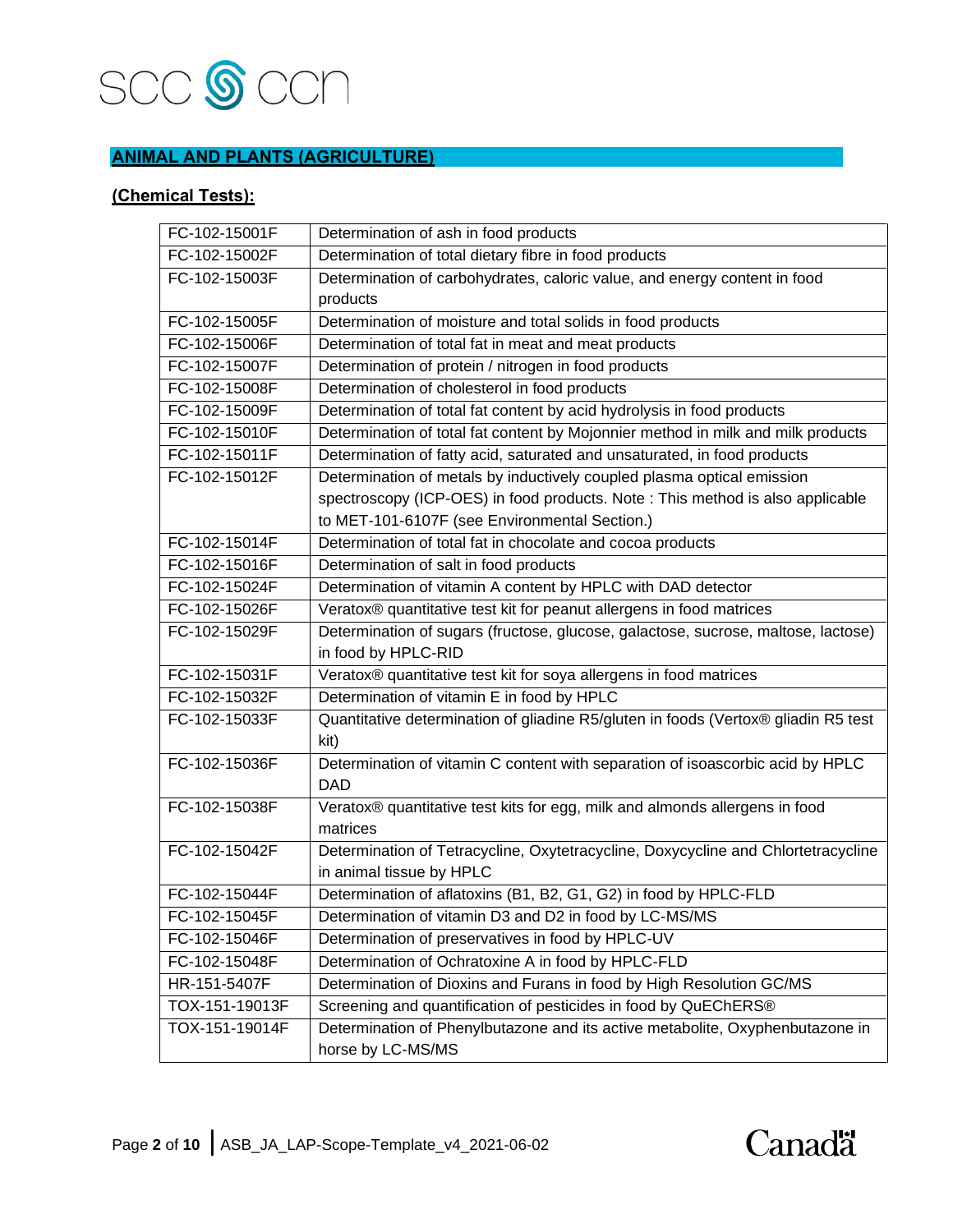

#### **(Microbiological Tests):**

| MFHPB-10  | Isolation of Escherichia coli O157:H7/NM from foods and environmental surface   |
|-----------|---------------------------------------------------------------------------------|
|           | samples                                                                         |
| MFHPB-18  | Determination of the Aerobic Colony Count in Foods                              |
| MFHPB-19  | Enumeration of Coliforms, Faecal Coliforms and of E. coli in Foods              |
| MFHPB-20  | Methods for the Isolation and Identification of Salmonella from Foods and       |
|           | <b>Environmental Samples</b>                                                    |
| MFHPB-21  | Enumeration of Staphylococcus aureus in Foods                                   |
| MFHPB-22  | Enumeration of yeasts and moulds in foods                                       |
| MFHPB-23  | Enumeration of Clostridium perfringens in Foods                                 |
| MFHPB-30  | Isolation of Listeria monocytogenes from All Foods and Environmental Samples    |
| MFHPB-31  | Determination of Coliforms in Foods Using Violet Red Bile Agar                  |
| MFHPB-32  | Enumeration of Yeast and Mold in Food Products and Food Ingredients Using       |
|           | 3M™ Petrifilm™ Yeast and Mold Count Plates                                      |
| MFHPB-33  | Enumeration of Total Aerobic Bacteria in Food Products and Food Ingredients     |
|           | Using 3M™ Petrifilm™ Aerobic Count Plates                                       |
| MFHPB-34  | Enumeration of E. coli and Coliforms in Food Products and Food Ingredients      |
|           | Using 3M™ Petrifilm™E. coli Plates                                              |
| MFLP-05   | Detection of Listeria spp. from environmental surfaces using the 3M™ Molecular  |
|           | Detection System Test Kit                                                       |
| $MFLP-06$ | Detection of Salmonella spp. in Foods using the 3M™ Molecular Detection         |
|           | <b>System Test Kit</b>                                                          |
| MFLP-09   | Enumeration of Enterobacteriaceae Species in Food and Environmental Samples     |
|           | Using 3M™ Petrifilm™ Enterobacteriaceae Count Plates                            |
| MFLP-15   | The Detection of Listeria Species from Environmental Surfaces Using the Dupont  |
|           | Qualicon BAX® System Method and Direct Plating                                  |
| MFLP-21   | Enumeration of Staphylococcus Aureus in Foods and Environmental Samples         |
|           | Using 3M™ Petrifilm™ Staph Express Count (STX) Plates                           |
| MFLP-25   | Isolation and Identification of Shigella spp. from Foods                        |
| MFLP-28   | The Qualicon Bax® System Method for the Detection of Listeria Monocytogenes     |
|           | in a Variety of Food                                                            |
| MFLP-29   | The Qualicon Bax® System Method for the Detection of Salmonella in a Variety    |
|           | of Food and Environmental Samples                                               |
| MFLP-30   | Detection of Escherichia coli O157:H7 in Select Foods using the BAX® System     |
|           | E. coli O157:H7 MP                                                              |
| MFLP-42   | Isolation and Enumeration of Bacillus cereus in Foods                           |
| MFLP-43   | Determination of Enterobacteriaceae                                             |
| MFLP-46   | Isolation of Thermophilic Campylobacter from Food                               |
| MFLP-49   | Detection of Salmonella spp. in food products and environmental surfaces by the |
|           | VIDAS <sup>®</sup> UP Salmonella (SPT) method                                   |
| MFLP-54   | Detection of Listeria monocytogenes from selected foods using iQ-Check™         |
|           | Listeria monocytogenes Real-Time PCR Test Kit                                   |

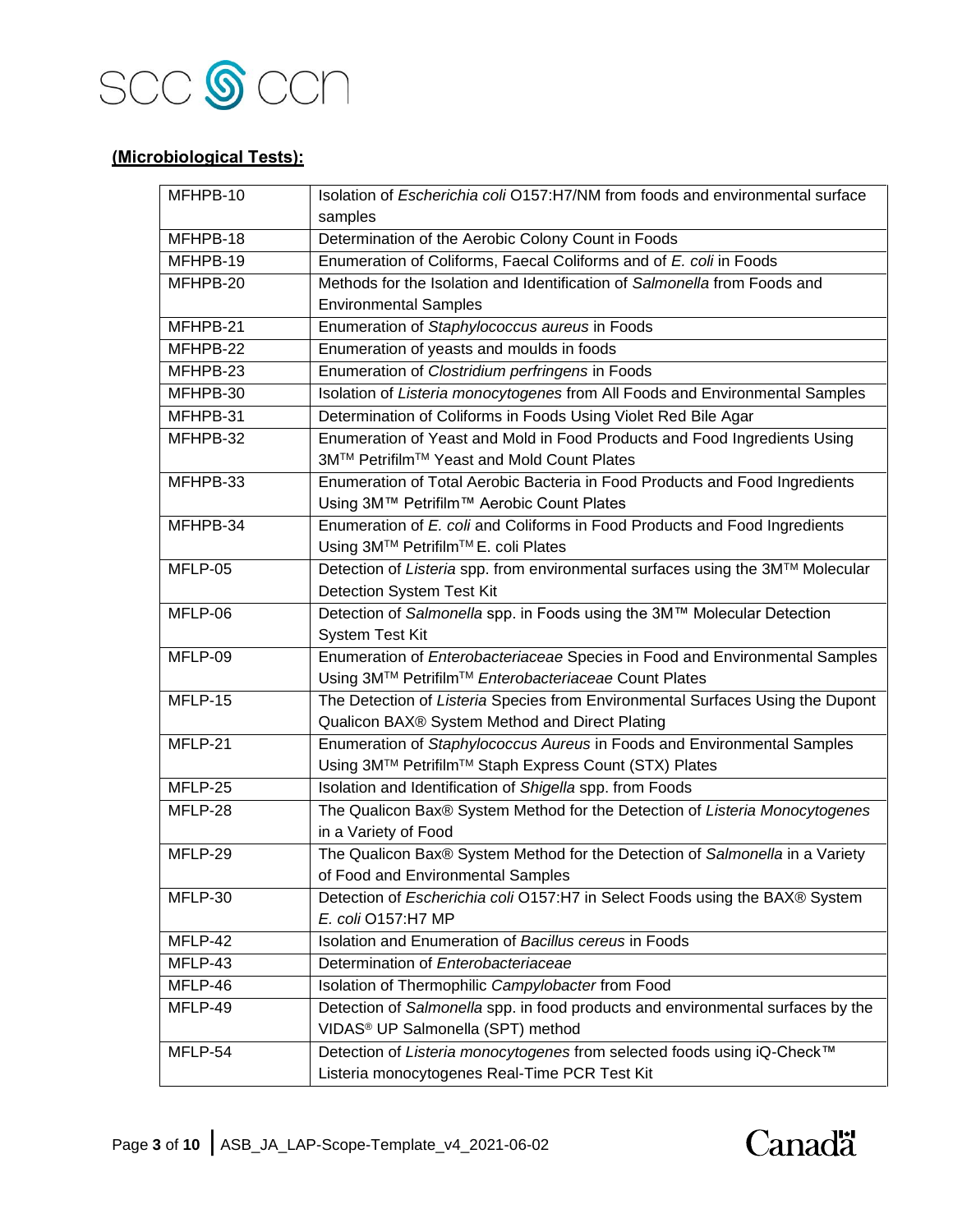

| MFLP-58B           | Enumeration of Aeromonas hydrophila in Ice and Water by the Hydrophobic<br>Grid-Membrane Filter (HGMF) Technique |
|--------------------|------------------------------------------------------------------------------------------------------------------|
| MFLP-59            | Detection of Listeria spp. in food products and environmental surface samples                                    |
|                    | with VIDAS <sup>®</sup> UP Listeria (LPT)                                                                        |
| MFLP-61            | Enumeration of Pseudomonas aeruginosa in Foods and Food Ingredients by the                                       |
|                    | Hydrophobic Grid-Membrane Filter (HGMF) Method                                                                   |
| MFLP-72            | Detection of Listeria monocytogenes in foods using the 3M™ Molecular                                             |
|                    | <b>Detection System Test Kit</b>                                                                                 |
| MFLP-73            | Detection of Escherichia coli O157 in foods using the 3M™ Molecular Detection                                    |
|                    | <b>System Test Kit</b>                                                                                           |
| MFLP-74            | Enumeration of Listeria monocytogenes in Food                                                                    |
| MFLP-77            | Detection of Listeria monocytogenes and other Listeria spp. in food products and                                 |
|                    | environmental samples by the VIDAS® Listeria species Xpress (LSX) method                                         |
| <b>MFLP-100</b>    | Detection of Salmonella spp. in Foods Using the 3M™ Molecular Detection                                          |
|                    | System Test Kit Version 2                                                                                        |
| <b>MFLP-101</b>    | Detection of Listeria spp. in Environmental Surface Samples Using the 3M™                                        |
|                    | Molecular Detection System Test Kit Version 2                                                                    |
| <b>MFLP-111</b>    | Detection of Listeria monocytogenes in Foods Using the 3M™ Molecular                                             |
|                    | Detection System Test Kit Version 2                                                                              |
| MIC-102-7076F      | Enumeration of lactic acid bacteria by 3M™ Petrifilm                                                             |
| <b>USDA MLG 4</b>  | Isolation and Identification of Salmonella from Meat, Poultry and Egg Products                                   |
| <b>USDA MLG 41</b> | Isolation, Identification and Enumeration of Campylobacter jejuni/coli/lari from                                 |
|                    | Poultry Rinse, Sponge and Raw Product Samples                                                                    |
| <b>USDA MLG 4C</b> | FSIS Procedure for the Use of a Polymerase Chain Reaction (PCR) Assay for                                        |
|                    | Screening Salmonella in Raw Meat, Carcass Sponge Samples, Whole Bird                                             |
|                    | Rinses, Ready-to-Eat Meat and Poultry Products and Pasteurized Egg Products                                      |

#### **ENVIRONMENTAL AND OCCUPATIONAL HEALTH AND SAFETY**

## **Environmental:**

| HR-151-5400F | GC/MS                                                                                                               | Determination of Dioxins and Furans in water, soil, tissue, air and leachates by |
|--------------|---------------------------------------------------------------------------------------------------------------------|----------------------------------------------------------------------------------|
|              | (Reference methods: Environment Canada EPS1/RM/19, US EPA 1613,<br>CEAEQ MA 400-D. F. 1.0, US EPA 23, US EPA TO-9A) |                                                                                  |
|              | measured by APGC.                                                                                                   | Water, soil, air, and tissue are measured by HR-GC/MS. Water and soil are        |
|              | 2,3,7,8-TCDD                                                                                                        | 1,2,3,7,8-PeCDD                                                                  |
|              | 1,2,3,4,7,8-HxCDD                                                                                                   | 1,2,3,6,7,8-HxCDD                                                                |
|              | 1,2,3,7,8,9-HxCDD                                                                                                   | 1,2,3,4,6,7,8-HpCDD                                                              |
|              | <b>OCDD</b>                                                                                                         | 2,3,7,8-TCDF                                                                     |
|              | 1,2,3,7,8-PeCDF                                                                                                     | 2,3,4,7,8-PeCDF                                                                  |

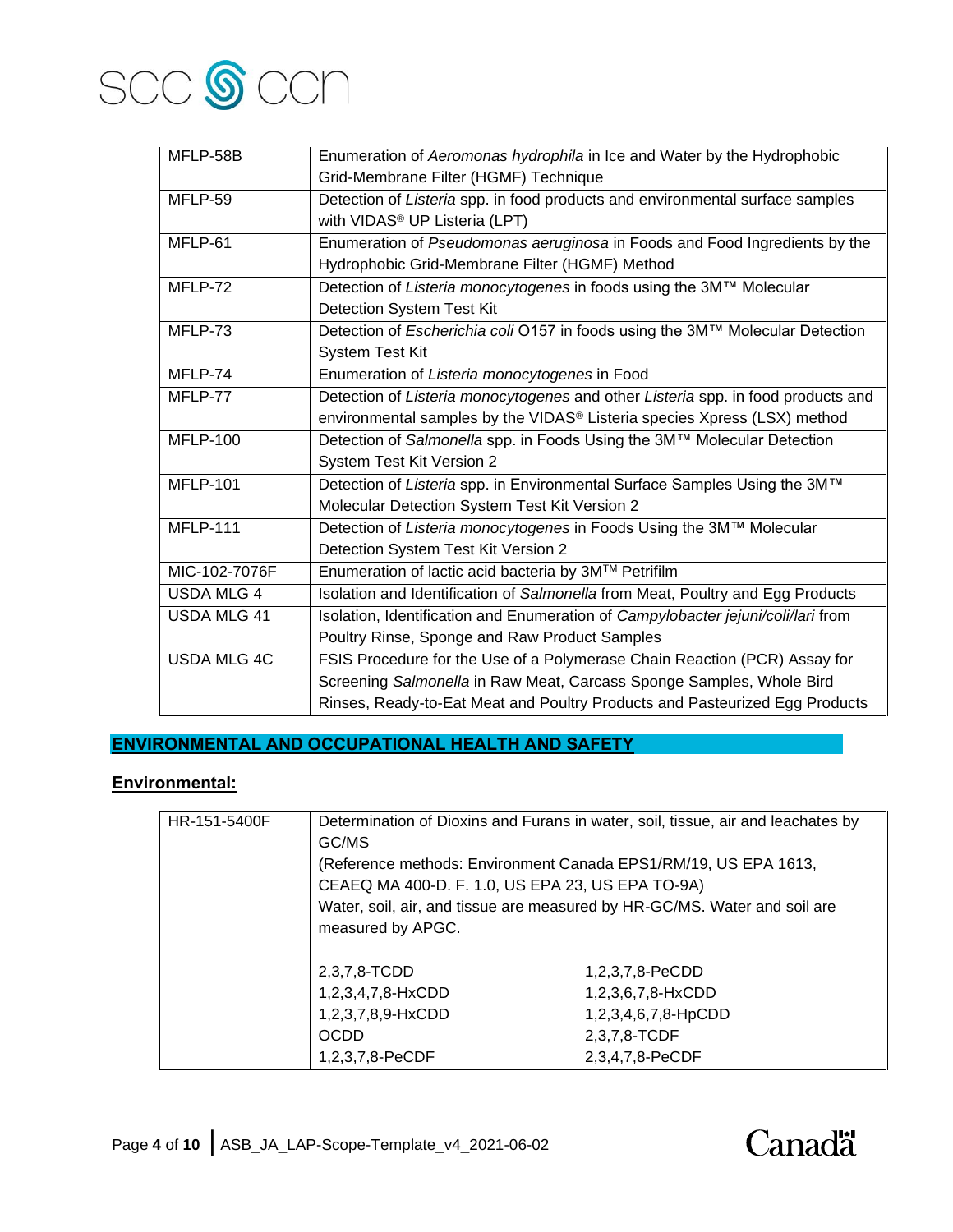

|                | 1,2,3,4,7,8-HxCDF                                                                | 1,2,3,6,7,8-HxCDF                                                               |
|----------------|----------------------------------------------------------------------------------|---------------------------------------------------------------------------------|
|                | 1,2,3,7,8,9-HxCDF                                                                | 2,3,4,6,7,8-HxCDF                                                               |
|                | 1,2,3,4,6,7,8-HpCDF                                                              | 1,2,3,4,7,8,9-HpCDF                                                             |
|                | <b>OCDF</b>                                                                      | <b>Total TCDD</b>                                                               |
|                | <b>Total PeCDD</b>                                                               | <b>Total HxCDD</b>                                                              |
|                | <b>Total HpCDD</b>                                                               | <b>Total PCDD</b>                                                               |
|                | <b>Total TCDF</b>                                                                | <b>Total PeCDF</b>                                                              |
|                | <b>Total HxCDF</b>                                                               | <b>Total HpCDF</b>                                                              |
|                | <b>Total PCDF</b>                                                                |                                                                                 |
| HR-151-5401F   | Determination of PCB congeners by High Resolution GC/MS                          |                                                                                 |
| HR-151-5403F   |                                                                                  | Determination of polycyclic aromatic hydrocarbons (PAH) by High Resolution      |
|                | GC/MS                                                                            |                                                                                 |
| HR-151-5405F   |                                                                                  | Determination of polybrominated diphenyl ethers (PBDE) in waters soils and      |
|                | tissues by High Resolution GC/MS                                                 |                                                                                 |
| HR-151-5406F   | Determination of organochlorine pesticides (OCP) in water by High Resolution     |                                                                                 |
|                | GC/MS                                                                            |                                                                                 |
|                | Trifluralin                                                                      | Alpha-BHC                                                                       |
|                | Hexachlorobenzene                                                                | Beta-BHC                                                                        |
|                | Gamma-BHC (Lindane)                                                              | Delta-BHC                                                                       |
|                | Heptachlor                                                                       | Aldrin                                                                          |
|                | cis-Heptachlor epoxide                                                           | Oxychlordane                                                                    |
|                | Trans-chlordane                                                                  | o,p-DDE                                                                         |
|                | Endosulfan I                                                                     | cis-chlordane                                                                   |
|                | Trans-Nonachlor                                                                  | <b>Dieldrin</b>                                                                 |
|                | p,p-DDE                                                                          | o,p-DDD                                                                         |
|                | Endrin                                                                           | Endosulfan II                                                                   |
|                | cis-Nonachlor                                                                    | p,p-DDD                                                                         |
|                | o,p-DDT                                                                          | Endrin Aldehyde                                                                 |
|                | Endosulfan sulfate                                                               | p,p-DDT                                                                         |
|                | <b>Endrin Ketone</b>                                                             | p,p-Methoxychlor                                                                |
|                | <b>Mirex</b>                                                                     |                                                                                 |
| INOR-101-6000F |                                                                                  | Determination of alkalinity, soluble carbonates and bicarbonates in water by PC |
|                | titrate                                                                          |                                                                                 |
| INOR-101-6004F | Determination of anions by ion chromatography                                    |                                                                                 |
| INOR-101-6006F | Determination biological oxygen demand (BOD in 5 days)                           |                                                                                 |
| INOR-101-6016F | Determination of conductivity in water                                           |                                                                                 |
| INOR-101-6021F | Determination of pH of soils and waters by PC titrate                            |                                                                                 |
| INOR-101-6028F |                                                                                  | Gravimetric determination of total suspended solids and volatile suspended      |
|                | solids in water (TSS, VSS)                                                       |                                                                                 |
| INOR-101-6036F |                                                                                  | Determination of oxidizable cyanide by Technicon in soil and water samples.     |
| INOR-101-6042F | Determination of chemical oxygen demand (COD)                                    |                                                                                 |
| INOR-101-6044F | Determination of turbidity in water by turbidity metre                           |                                                                                 |
| INOR-101-6048F | Determination of total Kjeldahl nitrogen and total phosphorous in water and soil |                                                                                 |

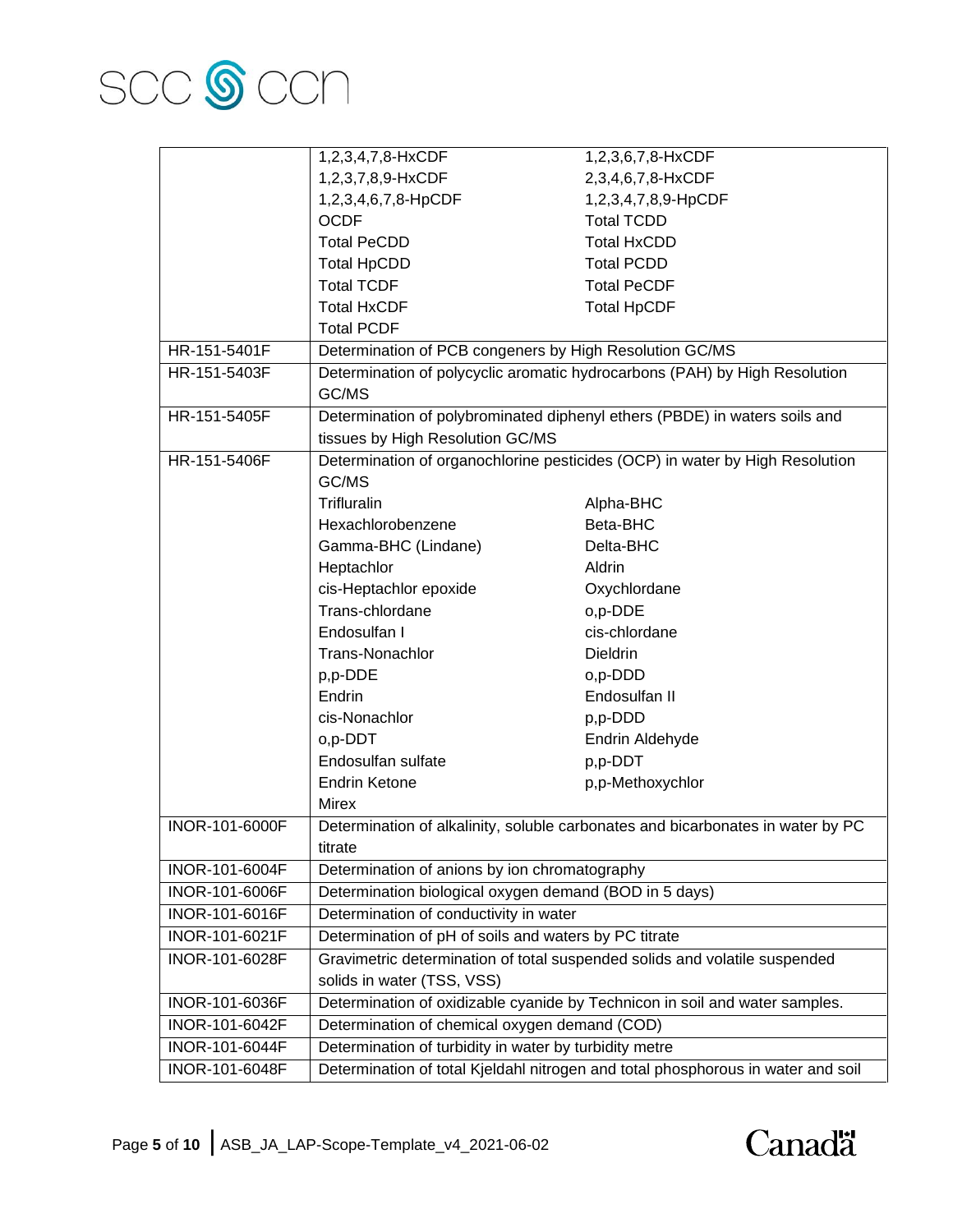

|                | samples                                                                  |                                                                                 |
|----------------|--------------------------------------------------------------------------|---------------------------------------------------------------------------------|
| INOR-101-6051F |                                                                          | Determination of ammonia nitrogen in waters and soils by discrete analyzer Seal |
|                | AQ <sub>2</sub>                                                          |                                                                                 |
| INOR-101-6056F | Determination of Carbon and sulfur in soil by infrared spectrophotometer |                                                                                 |
| INOR-101-6061F |                                                                          | Determination of total cyanide in soil and total and free cyanide in water by   |
|                | Astoria.                                                                 |                                                                                 |
| INOR-101-6062F | Determination of total phenols in waters in lixiviates by Astoria        |                                                                                 |
| INOR-101-6068F | Determination of particles in air samples                                |                                                                                 |
| MET-101-6102F  | Determination of mercury by cold vapour atomic absorption spectroscopy   |                                                                                 |
| MET-101-6105F  | Determination of metals in water and soil by ICP-MS                      |                                                                                 |
| MET-101-6107F  | Determination of metals in water and soil by ICP-OES                     |                                                                                 |
| ORG-100-5101F  | Determination of volatile organic compounds in soil and water samples by |                                                                                 |
|                | GC/MS (purge & trap / headspace)                                         |                                                                                 |
| ORG-100-5102F  |                                                                          | Determination of polycyclic aromatic hydrocarbons in water and soil by GC/MS    |
| ORG-100-5103F  | Determination of phenols in soil by GC/MS                                |                                                                                 |
| ORG-100-5106F  | Determination organochlorine pesticides in waters by GC/MS               |                                                                                 |
| ORG-100-5107F  | Determination of PCB Congeners in water and soil                         |                                                                                 |
| ORG-100-5108F  |                                                                          | Determination of PCB Aroclors® in water, soil, sediments and oil samples by GC- |
|                | <b>ECD</b>                                                               |                                                                                 |
| ORG-100-5109F  | Determination of Chlorobenzenes in water and soil samples by mass        |                                                                                 |
|                | spectrometry                                                             |                                                                                 |
| ORG-100-5112F  | Determination of resin and fatty acids in water by GC/MS                 |                                                                                 |
| ORG-100-5113F  |                                                                          | Determination of phenols in water by derivation with acetic anhydride and GC/MS |
|                | analysis                                                                 |                                                                                 |
| ORG-100-5115F  | Determination of Glyphosate in water by HPLC                             |                                                                                 |
| ORG-100-5121F  | Determination of organophosphorus pesticides by GC/MS                    |                                                                                 |
| ORG-100-5123F  | Determination of glycols in water and soil samples by CC/FID             |                                                                                 |
| ORG-100-5125F  | Determination of Haloacetic acids in water by GC/MS                      |                                                                                 |
| ORG-100-5126F  | Determination of aldehydes in water and soil samples by GC/MS            |                                                                                 |
| TOX-151-19000F | Determination of perchlorate by UPLC-MS                                  |                                                                                 |
| TOX-151-19002F | Determination of nitroaromatics, nitramines, and nitrate esters by UPLC- |                                                                                 |
|                | MSMS/UV (Reference method US EPA 8330B)                                  |                                                                                 |
|                | <b>TNT</b>                                                               | <b>HMX</b>                                                                      |
|                | <b>RDX</b>                                                               | 1,3,5-TNB                                                                       |
|                | $1,3-DNB$                                                                | Tetryl                                                                          |
|                | <b>NB</b>                                                                | 4-Am-DNT                                                                        |
|                | 2-Am-DNT                                                                 | $2,4$ -DNT                                                                      |
|                | $2,6-DNT$                                                                | $2-NT$                                                                          |
|                | 3-NT                                                                     | 4-NT                                                                            |
|                | <b>TNG</b>                                                               | <b>PETN</b>                                                                     |
|                | 3,5-DNA                                                                  |                                                                                 |
| TOX-151-19003F |                                                                          | Determination of nonylphenols and nonylphenols polyethoxylates by UPLC-         |

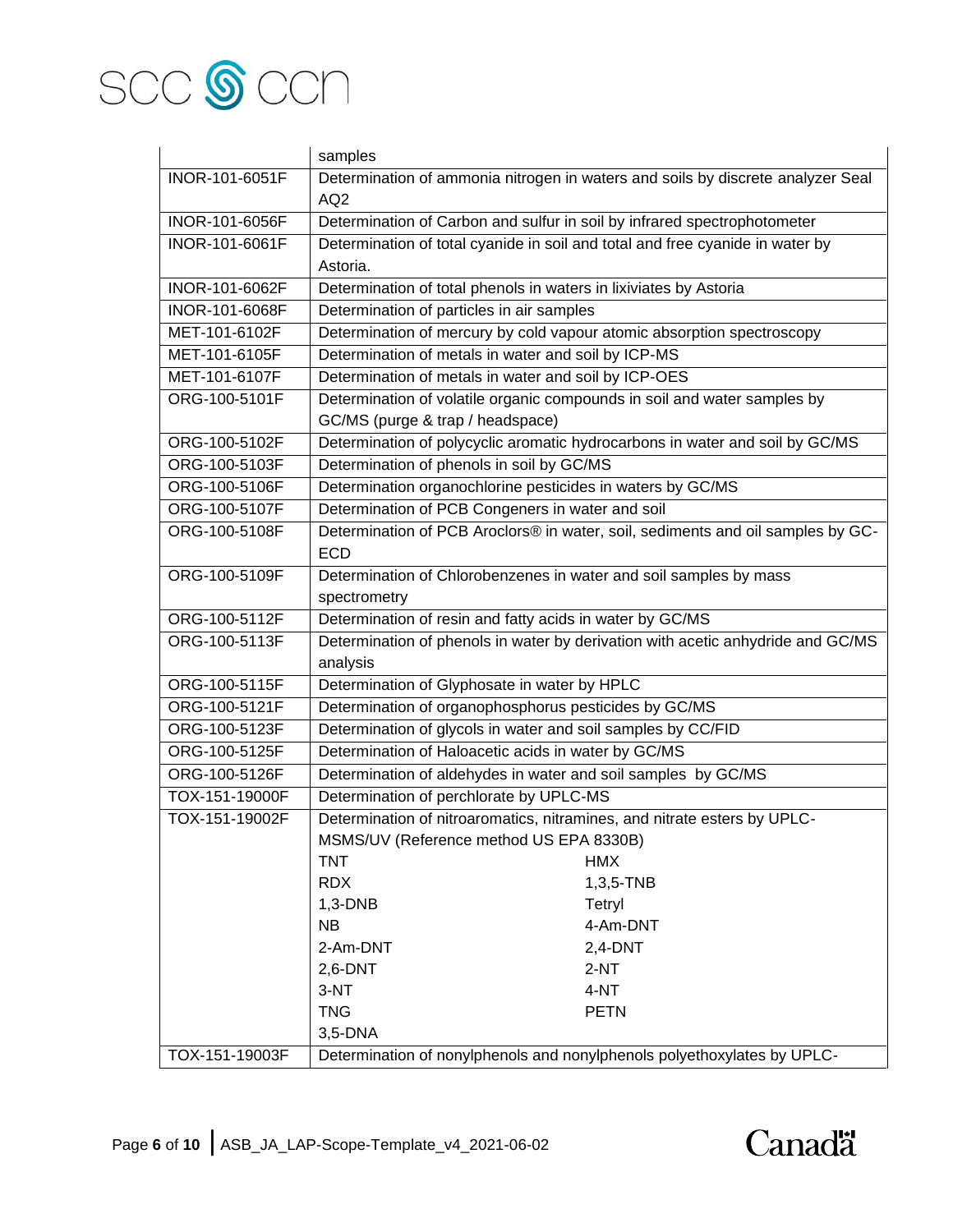# SCC **S** CCN

|                | MS/MS (Reference method: ASTM D7485, ASTM D7742)                           |
|----------------|----------------------------------------------------------------------------|
|                | p-n-Nonylphenol                                                            |
|                | Nonylphenol technical grade                                                |
|                | Bisphenol A (BPA)                                                          |
|                | Nonylphenol monoethoxylate (NP <sub>1</sub> EO)                            |
|                | Nonylphenol diethoxylate (NP <sub>2</sub> EO)                              |
|                | Nonylphenol triethoxylate (NP <sub>3</sub> EO)                             |
|                | Nonylphenol tetraethoxylate (NP <sub>4</sub> EO)                           |
|                | Nonylphenol pentaethoxylate (NP <sub>5</sub> EO)                           |
|                | Nonylphenol hexaethoxylate (NP <sub>6</sub> EO)                            |
|                | Nonylphenol heptaethoxylate (NP <sub>7</sub> EO)                           |
|                | Nonylphenol octaethoxylate (NP <sub>8</sub> EO)                            |
|                | Nonylphenol nonaethoxylate (NP <sub>9</sub> EO)                            |
|                | Nonylphenol decaethoxylate (NP <sub>10</sub> EO)                           |
|                | Nonylphenol undecaethoxylate (NP <sub>11</sub> EO)                         |
|                | Nonylphenol dodecaethoxylate (NP <sub>12</sub> EO)                         |
|                | Nonylphenol tridecaethoxylate (NP <sub>13</sub> EO)                        |
|                | Nonylphenol tetradecaethoxylate (NP <sub>14</sub> EO)                      |
|                | Nonylphenol pentadecaethoxylate (NP <sub>15</sub> EO)                      |
|                | Nonylphenol hexadecaethoxylate (NP <sub>16</sub> EO)                       |
|                | Nonylphenol heptadecaethoxylate (NP <sub>17</sub> EO)                      |
| TOX-151-19005F | Determination of polycyclic aromatic hydrocarbons (PAH) in air by GC/MS    |
| TOX-151-19009F | Determination of hydrazine in waters by UPLC-UV-MS                         |
| TOX-151-19012F | Determination of perfluorinated alkyl substances (PFAS) by SPE LC-MS/MS in |
|                | water, soil and tissue (Reference methods: EPA 533, 537, ISO 25101)        |
|                | For water and soil:                                                        |
|                | Perfluorobutanoic acid (PFBA)                                              |
|                | Perfluoropentanoic acid (PFPeA)                                            |
|                | Perfluorohexanoic acid (PFHxA)                                             |
|                |                                                                            |
|                | Perfluoroheptanoic acid (PFHpA)                                            |
|                | Perfluorooctanoic acid (PFOA)<br>Perfluorononanoic acid(PFNA)              |
|                | Perfluorodecanoic acid (PFDA)                                              |
|                |                                                                            |
|                | Perfluoroundecanoic acid (PFUnDA)                                          |
|                | Perfluorododecanoic acid (PFDoA)                                           |
|                | Perfluorotridecanoic acid (PFTrDA)                                         |
|                | Perfluorotetradecanoic acid (PFTeDA)                                       |
|                | Perfluorobutane sulfonic acid (PFBS)                                       |
|                | Perfluorohexane sulfonic acid (PFHxS)                                      |
|                | Perfluoroheptane sulfonic acid (PFHpS)                                     |
|                | Perfluorooctane sulfonic acid (PFOS)                                       |
|                | Perfluorodecane sulfonic acid (PFDS)                                       |

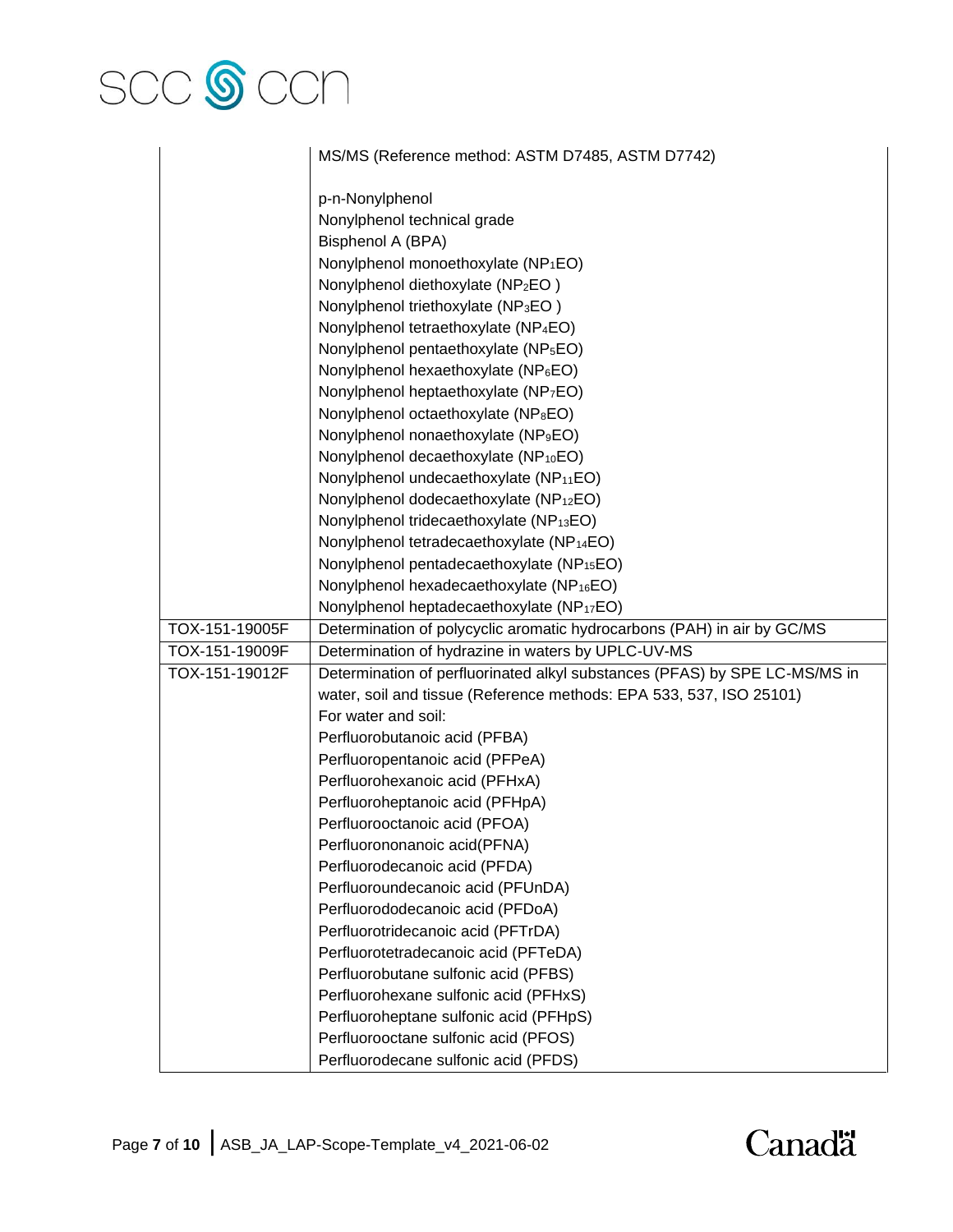

Perfluorooctane sulfonamide (PFOSA) N-Methylperfluorosulfamidoacetic acid (N-MeFOSAA) N-Ethylperfluorosulfamidoacetic acid (N-EtFOSAA) 2H-Perfluorooctanoic Acid (6:2-FTUCA) 2H-Perfluorodecanoic Acid (8:2-FTUCA) 2H-Perfluorododecanoic Acid (10:2-FTUCA) 4:2 Fluorotelomersulfonate (4:2-FTS) 6:2 Fluorotelomersulfonate (6:2-FTS) 8:2 Fluorotelomersulfonate (8:2-FTS) 10:2 Fluorotelomersulfonate (10:2-FTS) N-Methylperfluorooctanesulfonamide (N-MeFOSA) N-Ethyleperfluorooctanesulfonamide (N-EtFOSA) Sodium Dodecafluoro-3H-4,8-dioxanonanoate (aDONA) Tetrafluoro-2-(heptafluoropropoxy)propanoic acid (HFPO-DA) 9-Chlorohexadecafluoro-3-oxanonane-1-sulfonate (PF3ONS) 11-Chloroeicosafluoro-3-oxaundeca-1-sulfonate (PF3OUdS) N-methyl perfluorooctanesulfonamidoethanol (N-MeFOSE) N-ethyl perfluorooctanesulfonamidoethanol (N-EtFOSE) Perfluorobutane sulfonamide (FBSA) Perfluorohexanesulfonamide (FHxSA) Nonafluoro-3,6-dioxaheptanoic acid (NFDHA) Perfluorododecanesulfonic acid (PFDoS) Perfluoro(2-ethoxyethane)sulfonic acid (PFEESA) Perfluoro-4-methoxybutanoic acid (PFMBA) Perfluoro-3-methoxypropanoic acid (PFMPA) Perfluorononanesulfonic acid (PFNS) Perfluoropentansulfonic acid (PFPeS) For tissue samples: Perfluorobutanoic acid (PFBA) Perfluoropentanoic acid (PFPeA) Perfluorohexanoic acid (PFHxA) Perfluoroheptanoic acid (PFHpA) Perfluorooctanoic acid (PFOA) Perfluorononanoic acid(PFNA) Perfluorodecanoic acid (PFDA) Perfluoroundecanoic acid (PFUnDA) Perfluorododecanoic acid (PFDoA) Perfluorotridecanoic acid (PFTrDA) Perfluorotetradecanoic acid (PFTeDA) Perfluorobutane sulfonic acid (PFBS) Perfluorohexane sulfonic acid (PFHxS) Perfluoroheptane sulfonic acid (PFHpS) Perfluorooctane sulfonic acid (PFOS)

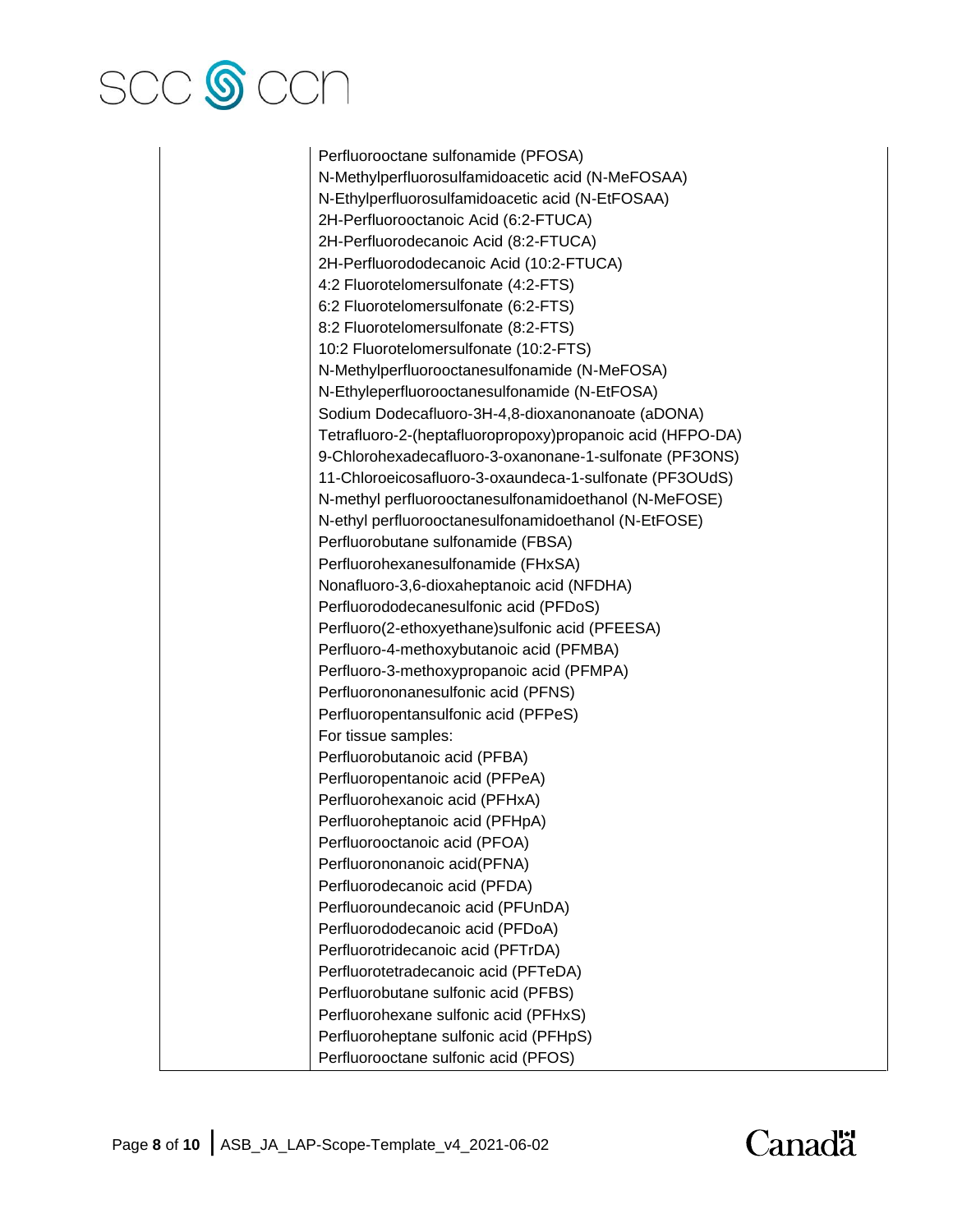

| Perfluorodecane sulfonic acid (PFDS)                       |
|------------------------------------------------------------|
| Perfluorooctane sulfonamide (PFOSA)                        |
| N-Methylperfluorosulfamidoacetic acid (N-MeFOSAA)          |
| N-Ethylperfluorosulfamidoacetic acid (N-EtFOSAA)           |
| 2H-Perfluorooctanoic Acid (6:2-FTUCA)                      |
| 2H-Perfluorodecanoic Acid (8:2-FTUCA)                      |
| 2H-Perfluorododecanoic Acid (10:2-FTUCA)                   |
| 4:2 Fluorotelomersulfonate (4:2-FTS)                       |
| 6:2 Fluorotelomersulfonate (6:2-FTS)                       |
| 8:2 Fluorotelomersulfonate (8:2-FTS)                       |
| 10:2 Fluorotelomersulfonate (10:2-FTS)                     |
| N-Methylperfluorooctanesulfonamide (N-MeFOSA)              |
| N-Ethyleperfluorooctanesulfonamide (N-EtFOSA)              |
| Sodium Dodecafluoro-3H-4,8-dioxanonanoate (aDONA)          |
| Tetrafluoro-2-(heptafluoropropoxy)propanoic acid (HFPO-DA) |
| 9-Chlorohexadecafluoro-3-oxanonane-1-sulfonate (PF3ONS)    |
| 11-Chloroeicosafluoro-3-oxaundeca-1-sulfonate (PF3OUdS)    |

#### **Water (Toxicology)**

| ECO-152-20000F | Acute toxicity test on rainbow trout (Oncorhynchus mykiss) EPS 1/RM/9 (variety  |
|----------------|---------------------------------------------------------------------------------|
|                | of test materials), EPS1/RM/13 (effluents) & EPS1/RM/50                         |
|                | (pH stabilization)                                                              |
| ECO-152-20004F | Determination of acute lethality Daphnia magna EPS 1/RM/11, EPS 1/RM/14 and     |
|                | MA. 500 - D.Mag                                                                 |
| ECO-152-20017F | Acute toxicity test on fathead minnow (Pimephales Promelas) based on EPA-       |
|                | 821-R-02-012                                                                    |
| ECO-152-20019F | Determination of growth inhibition using fresh water algae (Pseudokirchneriella |
|                | subcapitata) based on EPS 1/RM/25                                               |
| ECO-152-20021F | Determination of growth inhibition in algea (Pseudokirchneriella subcapitata)   |
|                | based on MA. 500-P.sub 1.0                                                      |
| ECO-152-20022F | Test of Larval Growth and Survival (chronic test) Using Fathead Minnows         |
|                | (Pimephales promelas) based on EPS 1 / RM / 22                                  |
| ECO-152-20023F | Determination of toxicity using luminescent bacteria (Microtox) based on EPS 1  |
|                | /RM / 24                                                                        |
| ECO-152-20027F | Test of Reproduction and Survival Using the Cladoceran Ceriodaphnia dubia       |
|                | <b>EPS 1/RM/21</b>                                                              |
| ECO-152-20029F | Test for Measuring the Inhibition of Growth using the Freshwater Macrophyte,    |
|                | Lemna minor EPS 1 /RM/37                                                        |

Number of Scope Listings: 121

#### **Notes:**